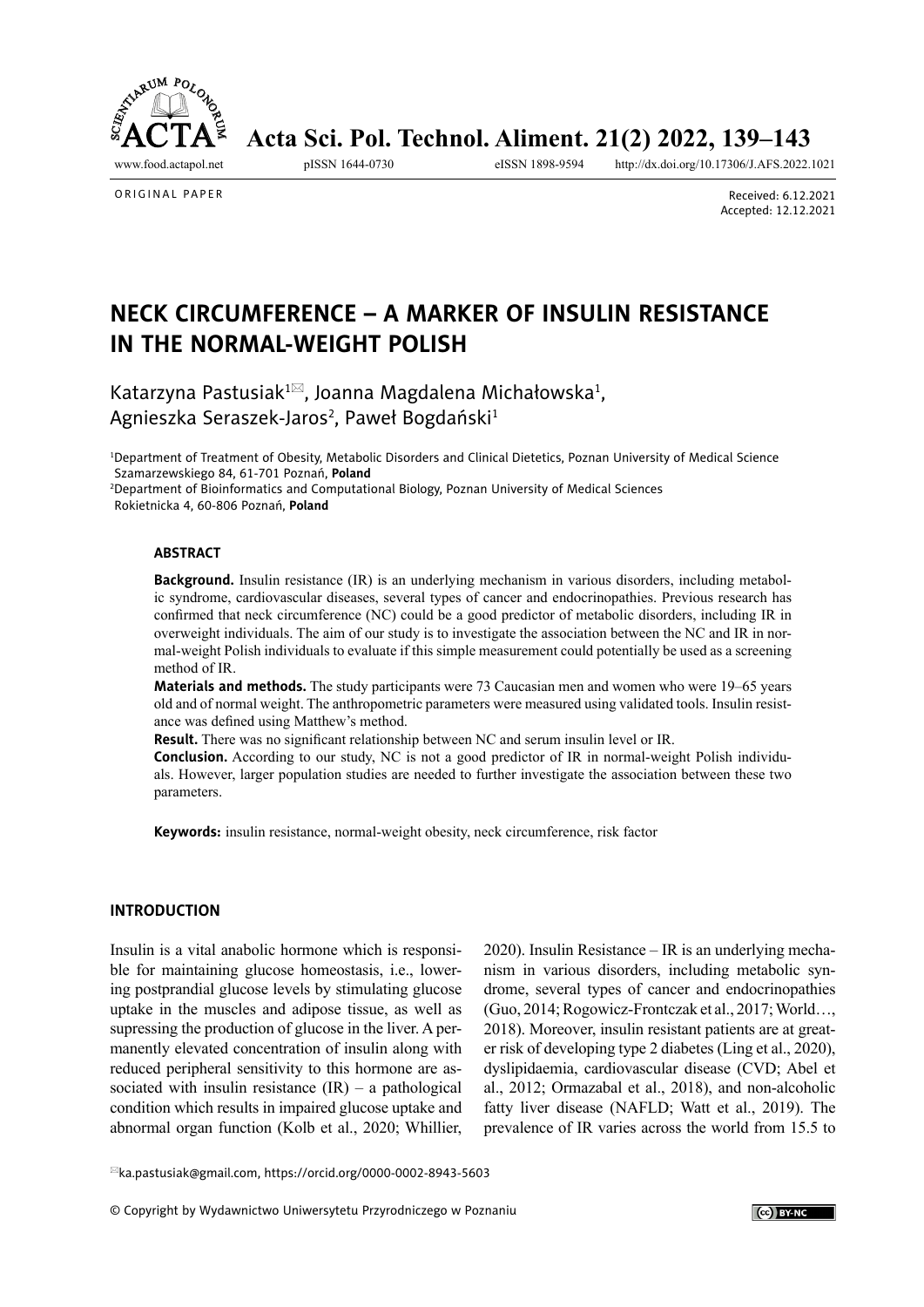46.5% of adults (Fahed et al., 2020). One of the fundamental risk factors of this condition is obesity, which is associated with excessive body fat. Dysfunctional adipose organ alerts many metabolic pathways through proinflammatory and insulin-desensitizing signals (Di Francesco et al., 2010). Although much less common, IR can also occur in individuals who are classified as normal-weight. Obesity is often diagnosed using Body Mass Index (BMI), which is not a measure of adiposity. Various research shows that fat mass is also associated with IR in normal-weight subjects (Chen et al., 2014; Martinez et al., 2017; Patwardhan et al., 2019).

The gold standard of IR diagnosis is the glucose clamp or the frequently sampled intravenous glucose tolerance test. Both tests require glucose and/or insulin infusion and are highly invasive, which limits their use in clinical practice. Therefore, measurements of fasting glucose and insulin are much more commonly used to recognise IR. To date, The Homeostasis Model Assessment of IR (HOMA-IR) is one of the most widely used models. However, other indexes, such as Quantitative Insulin Sensitivity Check Index (QUICKI), Insulin Secretion-Sensitivity Index-2 (ISSI-2) and Matsuda Index, have also been developed (Placzkowska et al., 2019).

There are no clear guidelines for IR diagnosis and some of the methods are not easily available. Insulin Resistance – IR is a pathological condition that may lead to many complications, therefore, finding an easy and effective screening method is really important. Research has confirmed that waist-to-hip ratio may be one of the methods of assessing IR in both obese and normal-weight individuals (Benites-Zapata et at., 2019; Liu et al., 2018). A recent meta-analysis indicates that neck circumference is also positively correlated with glycaemic parameters, including serum fasting insulin level and HOMA-IR (Saneei et al., 2019). The association of neck circumference (NC) with IR has been confirmed among NAFLD patients, women with polycystic ovarian syndrome (PCOS) and in older people (Boemeke et al., 2019; Chen et al., 2021; Saad et al., 2017). Most of the studies included only overweight and obese subjects. The aim of our study is to investigate the association between neck circumference and IR in normal-weight Polish individuals to evaluate if this simple measurement could potentially be used as a screening method for IR.

## **MATERIALS AND METHODS**

## **Study groups**

The study protocol was approved by the Bioethical Commission of Poznan University of Medical Sciences (no. 579/18). Study participants were Caucasian men and women who were 19–65 years old. All subjects had normal weight according to BMI (18.5–  $24.9 \text{ kg/m}^2$ ) and stable body mass 3 months prior to the research. The exclusion criteria were as follows: diabetes, polycystic ovary syndrome, manifestation of neoplastic and autoimmune diseases; clinical signs of hepatic, renal, adrenal, or thyroid diseases; acute infection in the months prior to the study; pregnant or breastfeeding women; using metformin or other drugs to improve insulin sensitivity; changes in diet three months prior to the study; currently smoking and alcohol or drug abuse. All participants received oral and written information about the study and signed an informed consent.

## **Anthropometric parameters**

Anthropometric measurements: body weight, height, and NC were measured using a scale with a stadiometer (Charder MS4900) and measuring tape (Seca 201) with an accuracy of 0.1 kg for weight and 0.5 cm for height and NC. The measurements were obtained from fasting individuals wearing only underwear.

## **Laboratory measurements**

Venous blood samples were collected from a cubital vein (in the morning, 10–14 hours after the last meal). The samples were frozen at –80°C. Glucose and insulin concentrations were determined using standardised commercial tests. Insulin Resistance – IR was defined using Matthew's method: fasting insulin,  $\mu$ IU/mL  $\times$ fasting glucose, mg/dL / 22.5 with a cut-off point of more than 2.1 (Matthews et al., 1985; Szurkowska et al., 2005).

## **Data analysis**

All analyses were performed using Dell Statistica, version 13 software (Dell Inc., Round Rock, TX, USA, 2016). All results were first verified by a normality test. Since the test confirmed the normal distribution, the paired t-test was used. To compare the variables with the lack of normality, the non-parametric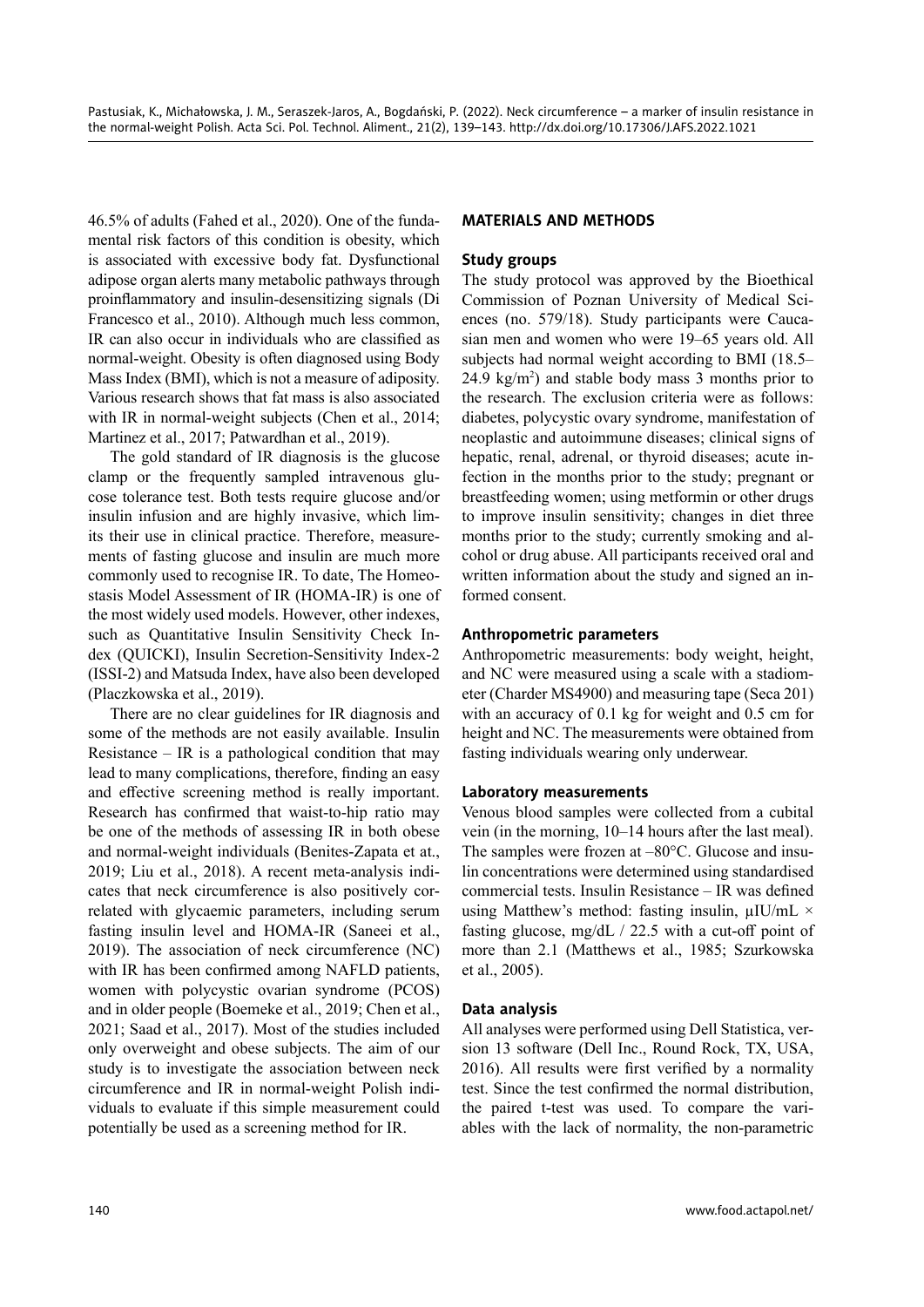Mann-Whitney U test was used. The Spearman's correlation coefficient was used to analyse the correlations between neck circumference and biochemical data. A *p-*value of less than 0.05 was considered significant.

## **RESULTS**

We evaluated 73 subjects with normal body weight. Depending on HOMA-IR, we divided them into two groups with and without IR. There were no significant differences in numbers, age, or BMI in each group. The groups also did not differ in terms of NC. The general characteristics of the two groups are presented in Table 1.

**Table 1.** Characteristic of the groups

| Parameters                  |                   | Research group Control group p-value |        |
|-----------------------------|-------------------|--------------------------------------|--------|
| All subjects                | 30                | 43                                   |        |
| Men                         | 4                 | 13                                   |        |
| Women                       | 26                | 30                                   |        |
| Age, years                  | $44.90 \pm 12.92$ | $42.16 \pm 12.21$                    | >0.05  |
| BMI, $\text{kg/m}^2$        | $21.59 \pm 1.94$  | $22.66 \pm 1.72$                     | >0.05  |
| Glucose, $mg/dL$            | $98.67 \pm 15.07$ | $84.63 \pm 11.11$                    | 0.0002 |
| Insulin, mmol/L             | $19.81 \pm 9.09$  | $5.77 \pm 3.05$                      | 0.0001 |
| HOMA-IR                     | $4.76 \pm 2.01$   | $1.20 \pm 0.45$                      | 0.0001 |
| Neck circumfer-<br>ence, cm | $32.81 \pm 2.00$  | $34.27 \pm 3.05$                     | >0.05  |

HOMA-IR – Homeostasis Model Assessment of Insulin Resistance, BMI – body mass index.

The correlation between NC and the parameters of carbohydrate metabolism were analysed in each group and overall (Table 2). There was no significant relationship between NC and serum insulin level or HOMA-IR in any group. A weak correlation between NC and serum glucose level was only observed in the control group.

## **DISCUSSION**

In this study, we did not find a correlation between NC and IR in normal-weight Polish individuals. To our knowledge, this is the first study to evaluate the aforementioned relationship in this population. Previous research confirmed that NC could be a good predictor of metabolic syndrome and cardiovascular disease (Ebrahimi et al., 2021; Mendes et al., 2020, Silva et al., 2020). A meta-analysis from 2019 showed a strong association between NC and glycaemic parameters, including IR (Saneei et al., 2019). However, only two of the nine studies investigating the relationship between NC and IR included subjects with normal BMI (less than 25 kg/m<sup>2</sup> ) alone (Aoi et al., 2014; Li et al., 2015). The remaining studies focused on overweight or obese people or those with other body types. The first study included 69 healthy postmenopausal Japanese women and showed a positive correlation between NC and HOMA-IR (*R* = 0.263; *p* = 0.039; Aoi et al., 2014). However, the research only included women going through significant hormonal changes. The second study included 2668 normal-weight individuals with NAFLD, and in contrast to our research, it confirmed the positive correlation between NC and IR in both genders  $(R = 0.12$  for men;  $R = 0.17$  for women; *p* < 0.01; Li et al., 2015). Nonetheless, it was

**Table 2.** The correlation between neck circumference and parameters of carbohydrate metabolism

|                  | Spearman's $R$ -value |                 |                |                 |               |                 |  |  |
|------------------|-----------------------|-----------------|----------------|-----------------|---------------|-----------------|--|--|
|                  | overall               | <i>p</i> -value | research group | <i>p</i> -value | control group | <i>p</i> -value |  |  |
| Glucose, $mg/dL$ | 0.13                  | >0.05           | 0.19           | >0.05           | 0.34          | < 0.05          |  |  |
| Insulin, mmol/L  | $-0.18$               |                 | $-0.19$        |                 | 0.08          | >0.05           |  |  |
| <b>HOMA-IR</b>   | $-0.16$               |                 | $-0.17$        |                 | 0.16          |                 |  |  |

HOMA-IR – Homeostasis Model Assessment of Insulin Resistance.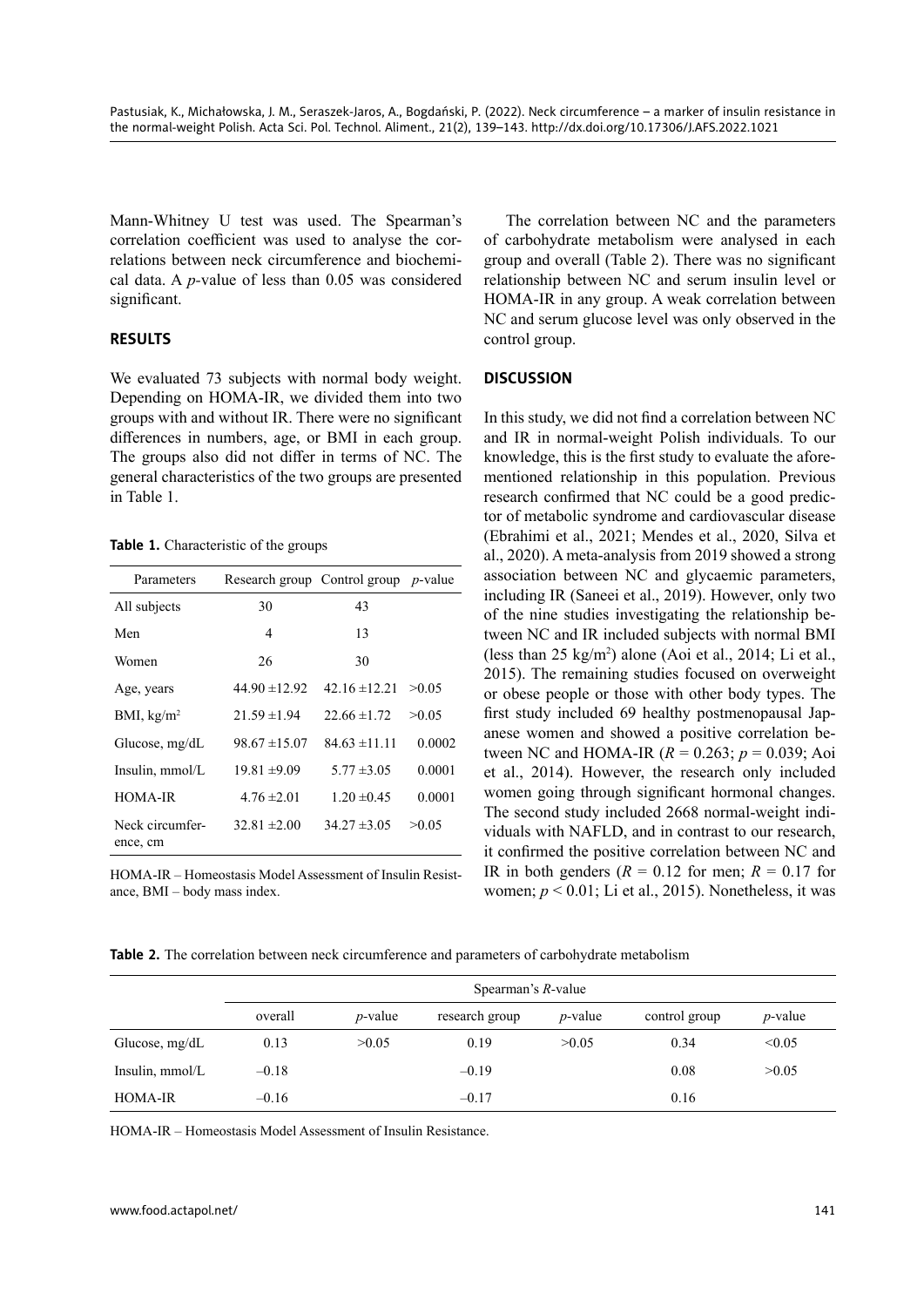a specific study group with an increased risk of IR and a tendency towards abdominal obesity. Moreover, this study, along with other research, confirmed the positive correlation between NC and other anthropometric measurements such as BMI, waist circumference, and fat deposition (Li et al., 2014; Li et al., 2015; Wang et al., 2015). The IR in non-obese subjects could be related to abnormal body composition (increased percentage of body fat; Martinez et al., 2017), but also with a broad group of endocrinopathies such as hyperprolactinemia, hypercortisolism, and thyroid diseases (Rogowicz-Frontczak et al., 2017). Based on this knowledge, it could be speculated that if IR has a cause other than abnormal body composition, it will not be related with NC.

It is worth noting that this is the first study to evaluate the relationship between IR and NC in the normalweight population. However, we are aware of our study limitations. Firstly, a relatively small group was examined. Secondly, no gender distinction was made, which seems to be justified due to anatomical differences. Nonetheless, further investigation in the larger population could be an important part of IR research.

# **CONCLUSIONS**

According to our study, NC is not a good predictor of IR in normal-weight Polish individuals. However, larger population studies are needed to further investigate the association between these two parameters.

# **REFERENCES**

- Abel, E. D., O'Shea, K. M., Ramasamy, R. (2012). Insulin resistance: Metabolic mechanisms and consequences in the heart. Arteriosc. Throm. Vasc. Biol., 32, 2068–2076. <https://doi.org/10.1161/ATVBAHA.111.241984>
- Aoi, S., Miyake, T., Harada, T., Ishizaki, F., Ikeda, H., Nitta, Y., …, Miyaguchi, H. (2014). Neck circumference has possibility as a predictor for metabolic syndrome in postmenopausal women. Hiroshima J. Med. Sci., 63, 4, 27–32.
- Benites-Zapata, V. A., Toro-Huamanchumo, C. J., Urrunaga- -Pastor, D., Guarnizo-Poma, M., Lazaro-Alcantara, H., Paico-Palacios, S., ..., Ranilla-Seguin, V. D. C. (2019). High waist-to-hip ratio levels are associated with insulin resistance markers in normal-weight women. Diab. Metab. Syndr., 13, 636–642. [https://doi.org/10.1016/j.](https://doi.org/10.1016/j.dsx.2018.11.043) [dsx.2018.11.043](https://doi.org/10.1016/j.dsx.2018.11.043)
- Boemeke, L., Raimundo, F. V., Bopp, M., Leonhardt, L. R., Fernandes, S. A., Marroni, C. A. (2019). The correlation of neck circumference and insulin resistance in nafld patients. Arq. Gastroenterol., 56, 28–33. [https://doi.](https://doi.org/10.1590/s0004-2803.201900000-06) [org/10.1590/s0004-2803.201900000-06](https://doi.org/10.1590/s0004-2803.201900000-06)
- Chen, S., Chen, Y., Liu, X., Li, M., Wu, B., Li, Y., ..., Zou, H. (2014). Insulin resistance and metabolic syndrome in normal-weight individuals. Endocrine, 46, 496–504. <https://doi.org/10.1007/s12020-013-0079-8>
- Chen, Y., Zheng, X., Ma, D., Zheng, S., Han, Y., Su, W., ..., Liu, Ch. (2021). Neck circumference is a good predictor for insulin resistance in women with polycystic ovary syndrome. Fertil. Steril., 115, 753–760. [https://](https://doi.org/10.1016/j.fertnstert.2020.07.027) [doi.org/10.1016/j.fertnstert.2020.07.027](https://doi.org/10.1016/j.fertnstert.2020.07.027)
- Di Francesco, V., Barazzoni, R., Bissoli, L., Fantin, F., Rizzotti, P., Residori, L., ..., Zamboni, M. (2010). The quantity of meal fat influences the profile of postprandial hormones as well as hunger sensation in healthy elderly people. J. Am. Med. Dir. Assoc., 11, 188–193. [https://](https://doi.org/10.1016/j.jamda.2009.08.004) [doi.org/10.1016/j.jamda.2009.08.004](https://doi.org/10.1016/j.jamda.2009.08.004)
- Ebrahimi, H., Mahmoudi, P., Zamani, F., Moradi, S. (2021). Neck circumference and metabolic syndrome: A crosssectional population-based study. Prim. Care Diab., 15, 3, 582−587. <https://doi.org/10.1016/j.pcd.2021.02.002>
- Fahed, M., Abou Jaoudeh, M. G., Merhi, S., Mosleh, J. M. B., Ghadieh, R., Al Hayek, S., El Hayek Fares, J. E. (2020). Evaluation of risk factors for insulin resistance: A cross sectional study among employees at a private university in Lebanon. BMC Endocr. Disord., 20, 85. <https://doi.org/10.1186/s12902-020-00558-9>
- Guo, S. (2014). Insulin signaling, resistance, and metabolic syndrome: Insights from mouse models into disease mechanisms. J. Endocrinol., 220, 1–3. [https://doi.](https://doi.org/10.1530/JOE-13-0327) [org/10.1530/JOE-13-0327](https://doi.org/10.1530/JOE-13-0327)
- Kolb, H., Kempf, K., Röhling, M., Martin, S. (2020). Insulin: too much of a good thing is bad. BMC Med., 18, 224. <https://doi.org/10.1186/s12916-020-01688-6>
- Li, H. X., Zhang, F., Zhao, D., Xin, Z., Guo, S. Q., Wang, S. M., ..., Yang, J. K. (2014). Neck circumference as a measure of neck fat and abdominal visceral fat in Chinese adults. BMC Public Health, 4, 14, 311. [https://doi.](https://doi.org/10.1186/1471-2458-14-311) [org/10.1186/1471-2458-14-311](https://doi.org/10.1186/1471-2458-14-311)
- Li, Q., Wang, N., Han, B., Chen, Y., Zhu, C., Chen, Y., …, Lu, Y. (2015). Neck circumference as an independent indicator to non-alcoholic fatty liver disease in nonobese men. Nutr. Metabol., 12, 1, 63.
- Ling, C. (2020). Epigenetic regulation of insulin action and secretion – role in the pathogenesis of type 2 diabetes. J. Intern. Med., 288, 158–167. [https://doi.org/10.1111/](https://doi.org/10.1111/joim.13049) [joim.13049](https://doi.org/10.1111/joim.13049)